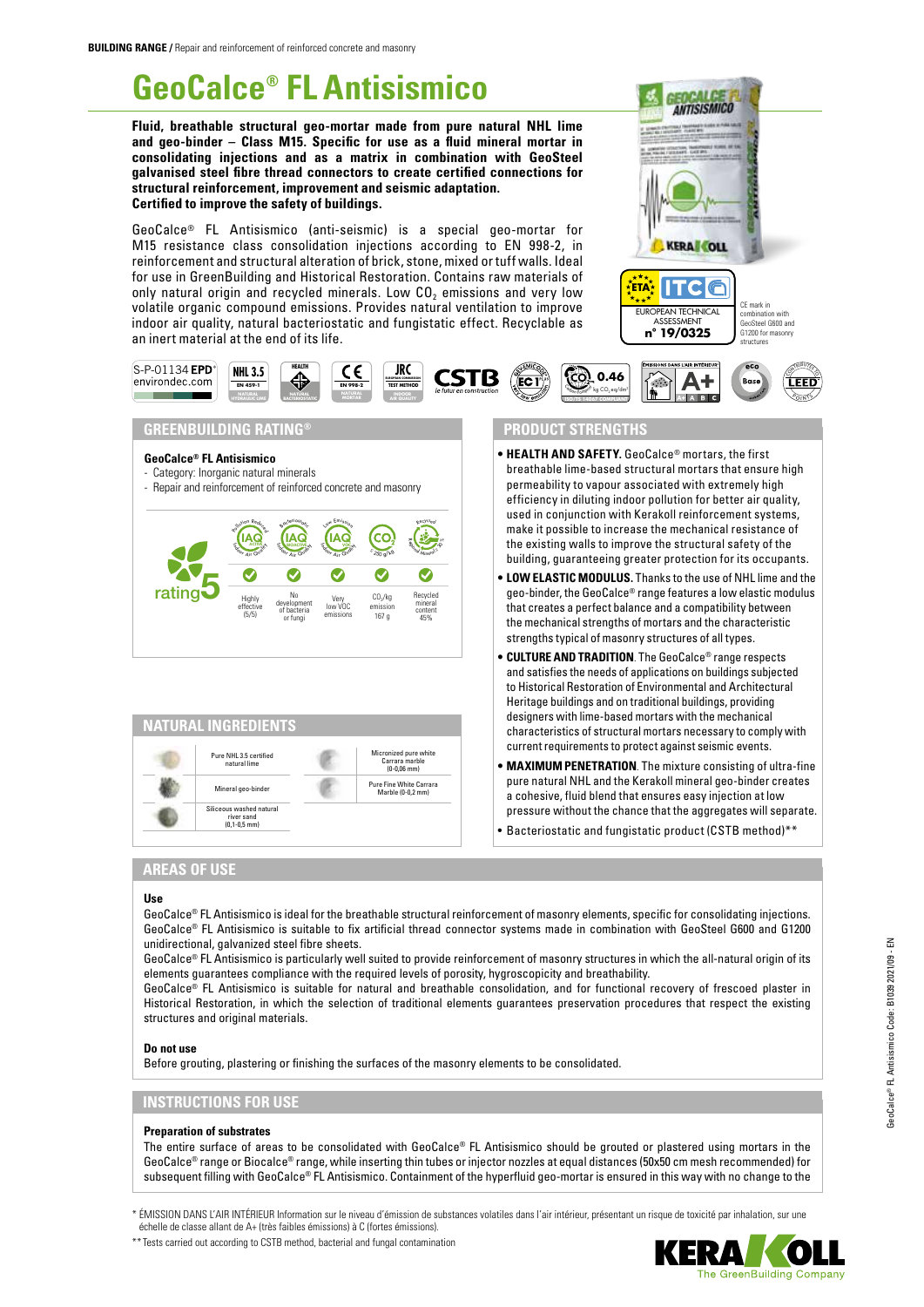## **INSTRUCTIONS FOR USE**

transpiration of the masonry. Always carry out the injection operation working from the bottom up, to facilitate expulsion of the air and to ensure the continuity of structural compacting. Before injecting the consolidating and filling geo-mortar into the cracks, weakened parts, cavities or debonding segments, the whole internal structure must be saturated with water, using the same access routes created for the geo-mortar itself.

Inject GeoCalce® FL Antisismico from the bottom upwards only after you are sure the structure has absorbed all the water injected.

#### **Preparation**

To prepare GeoCalce® FL Antisismico, mix one 25-kg bag using clean water, in the amount shown on the package. The mixture is obtained by pouring water into the container and then gradually adding the powder. The mixing process can be performed in a cement mixer, in a bucket (working manually or with a low-rev, mechanical stirring device) or using a continuous mixer until a smooth and lumpfree consistency is obtained. It is also possible to use a plaster sprayer to mix and simultaneously pump the product, using a stator-rotor with suitable capacity.

Use all of prepared mixture; do not reuse it in subsequent mixings. Use running water not subject to the influence of outside temperatures. Do not add other components (binders or generic inert materials) to the mix.

#### **Application**

Apply GeoCalce® FL Antisismico by injection, using mechanical pumps or pressure tanks, or by pouring in from the top. The product should be injected from the bottom upwards in order to ensure all remaining air in the section to be filled is expelled, thereby preventing the formation of air pockets. When GeoCalce® FL Antisismico comes out of the upper injector, injection is stopped, the injector in use is closed and operation is continued with the higher injector. This must be repeated until reaching the top of the element to be consolidated. On horizontal surfaces, on the other hand, either pour the product or prepare an entry injection into the debonding area and a number of exit holes directly opposite the injection point. In this case too, the gap has been filled when the geo-mortar begins to overflow from the exit holes.

GeoCalce® FL Antisismico ensures extended workability and pumping times, and does not become segregated inside the pumps even in the presence of working pressure.

The product may also be pumped from considerable distances and to high points of discharge, thus allowing for setup of the point of operation at ground level on the building site and avoiding manual movement of bags and equipment.

#### **Cleaning**

GeoCalce® FL Antisismico is a natural product and tools can be cleaned using only water before the product hardens.

#### **SPECIAL NOTES**

In the case of pressure injection, maximum pumping pressure must be monitored and automatically checked to avoid the formation of overpressure or "surges" within the masonry being worked on.

The most common control systems are:

- application of a pressure gauge connected with a solenoid valve inside electric pumps

- adjustment of outlet air pressure on the pressure tank compressor (system recommended on account of its simplicity of use and its sensibility of adjustment at low pumping pressures).

#### **ABSTRACT**

*Consolidation of cracks and damage on elements in masonry and repair of cavity walls, wattle-type walls and debonding plaster, are achieved by injecting a compact, highly breathable and hygroscopic geo-mortar with excellent water retention and a hyperfluid consistency, with pure NHL 3.5 natural hydraulic lime and geo-binder base, GreenBuilding Rating® 5 (such GeoCalce® FL Antisismico by Kerakoll Spa). The required characteristics, obtained exclusively through the use of raw materials of all-natural origin, guarantee total resistance to salts. The natural geo-mortar must also comply with the requirements of EN 998/2-G M15. Reaction to fire class A1. Consolidating injections into loose or damaged material must be carried out at low pressure to avoid the formation of overpressure or "surges" within the structures, which might result in weakening or collapse. Flat surfaces or gaps must be perfectly prepared or grouted to ensure that the injection geo-mortar is contained. Injections will be carried out at a max. of 1.5 bar. Coverage GeoCalce® FL Antisismico (anti-seismic): ≈ 1.5 kg/dm3 .*

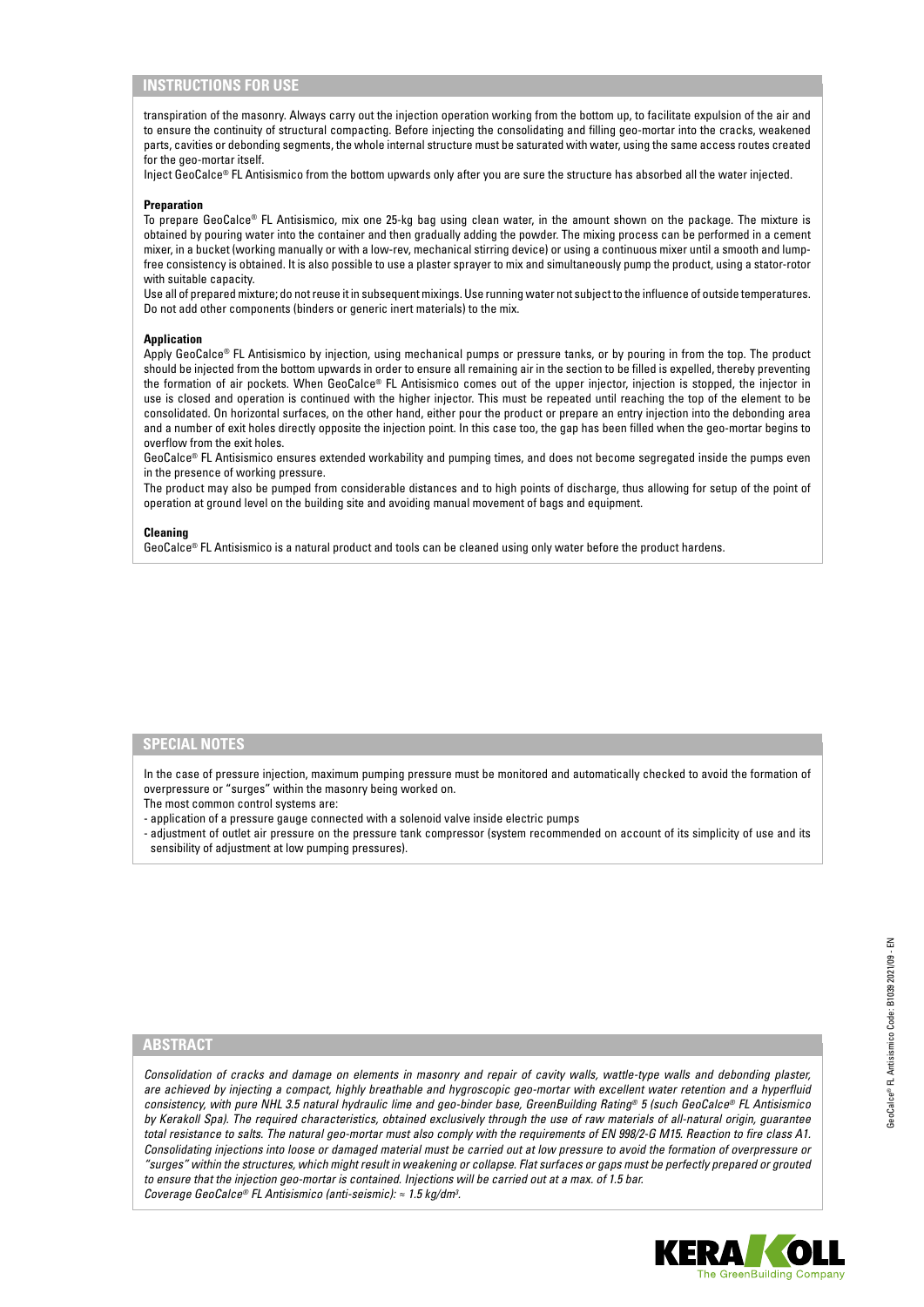| Appearance                               | powder                                                                                         |               |
|------------------------------------------|------------------------------------------------------------------------------------------------|---------------|
| Grading                                  | $0 - 100 \mu m$                                                                                | EN 1015-1     |
| Apparent density of powder               | $\approx$ 1.31 kg/dm <sup>3</sup>                                                              | UEAtc         |
| Shelf life                               | $\approx$ 12 months from production in the original sealed packaging,<br>protect from humidity |               |
| Pack                                     | 25 kg bags                                                                                     |               |
| Mixing water                             | $\approx$ 7.5 $\ell$ / 1 x 25 kg bag                                                           |               |
| Apparent density of wet mortar           | $\approx$ 2 kg/dm <sup>3</sup>                                                                 | EN 1015-6     |
| Apparent density of dry, hardened mortar | $\approx$ 1.5 kg/dm <sup>3</sup>                                                               | EN 1015-10    |
| Fluidity of mixture (Flow-cone):         |                                                                                                |               |
| $-0$ min.                                | 52s                                                                                            |               |
| - 30 min.                                | 50 s                                                                                           |               |
| $-60$ min.                               | 48 s                                                                                           | <b>FN 445</b> |
| Ford cup Fluidity                        | < 60" (with D6 nozzle)                                                                         |               |
| pH of the mixture                        | $\geq 12$                                                                                      |               |
| Segregation                              | none                                                                                           |               |
| <b>Exudation test</b>                    | $0.1\%$                                                                                        | <b>FN 445</b> |
| Temperature range for application        | from $+5 °C$ to $+35 °C$                                                                       |               |
| Coverage                                 | $\approx$ 1.5 kg/dm <sup>3</sup>                                                               |               |

## **PERFORMANCE**

| Conformity                                                           | EC 1 plus GEV-Emicode                                   |                             | GEV certified 4384/11.01.02 |
|----------------------------------------------------------------------|---------------------------------------------------------|-----------------------------|-----------------------------|
| ACTIVE INDOOR AIR QUALITY (IAQ) - DILUTION OF INDOOR POLLUTANTS *    |                                                         |                             |                             |
|                                                                      | Flow                                                    | Dilution                    |                             |
| Toluene                                                              | 181 $\mu$ g m <sup>2</sup> /h                           | $+89%$                      | <b>JRC</b> method           |
| Pinene                                                               | $202 \mu g \, m^2/h$                                    | $+25%$                      | JRC method                  |
| Formaldehyde                                                         | 7950 µg m <sup>2</sup> /h                               | $+21%$                      | JRC method                  |
| Carbon dioxide (CO <sub>2</sub> )                                    | 28 mg m $^2/h$                                          | $+29%$                      | JRC method                  |
| Humidity (Humid Air)                                                 | 21 mg m <sup>2</sup> /h                                 | $+50%$                      | JRC method                  |
| <b>BIOACTIVE INDOOR AIR QUALITY (IAQ) - BACTERIOSTATIC ACTION **</b> |                                                         |                             |                             |
| Enterococcus faecalis                                                | Class B+ no proliferation                               |                             | <b>CSTB</b> method          |
| BIOACTIVE INDOOR AIR QUALITY (IAQ) - FUNGISTATIC ACTION **           |                                                         |                             |                             |
| Penicillum brevicompactum                                            |                                                         | Class F+ no proliferation   |                             |
| Cladosporium sphaerospermum                                          | Class F+ no proliferation                               |                             | <b>CSTB</b> method          |
| Aspergillus niger                                                    |                                                         | Class F+ no proliferation   |                             |
| <b>HIGH-TECH</b>                                                     |                                                         |                             |                             |
| Mortar class                                                         | M <sub>15</sub>                                         |                             |                             |
| Permeability to water vapour $(\mu)$                                 |                                                         | from 15 to 35 (table value) |                             |
| Water capillary absorption                                           | $\approx$ 0.6 kg (m <sup>2</sup> · min <sup>0.5</sup> ) |                             |                             |
| Embedded bar adhesive tension                                        | $\geq$ 3.5 MPa                                          |                             |                             |
| <b>Reaction to fire class</b>                                        | A <sub>1</sub>                                          |                             | EN 13501-1                  |
| Compressive strength after 28 days                                   | $\geq$ 15 N/mm <sup>2</sup>                             |                             | EN 1015-11                  |
| Thermal conductivity (λ <sub>10, dry</sub> )                         | $0.82$ W/(m K) (table value)                            |                             | EN 1745                     |
| Static modulus of elasticity                                         | 9.5 GPa                                                 |                             | EN 13412                    |

Values taken at +20 ± 2 °C, 65 ± 5% R.H. and no ventilation. Data may vary depending on specific conditions at the building site.<br>\* Tests carried out according to JRC method - Joint Research Centre - European Commission, I